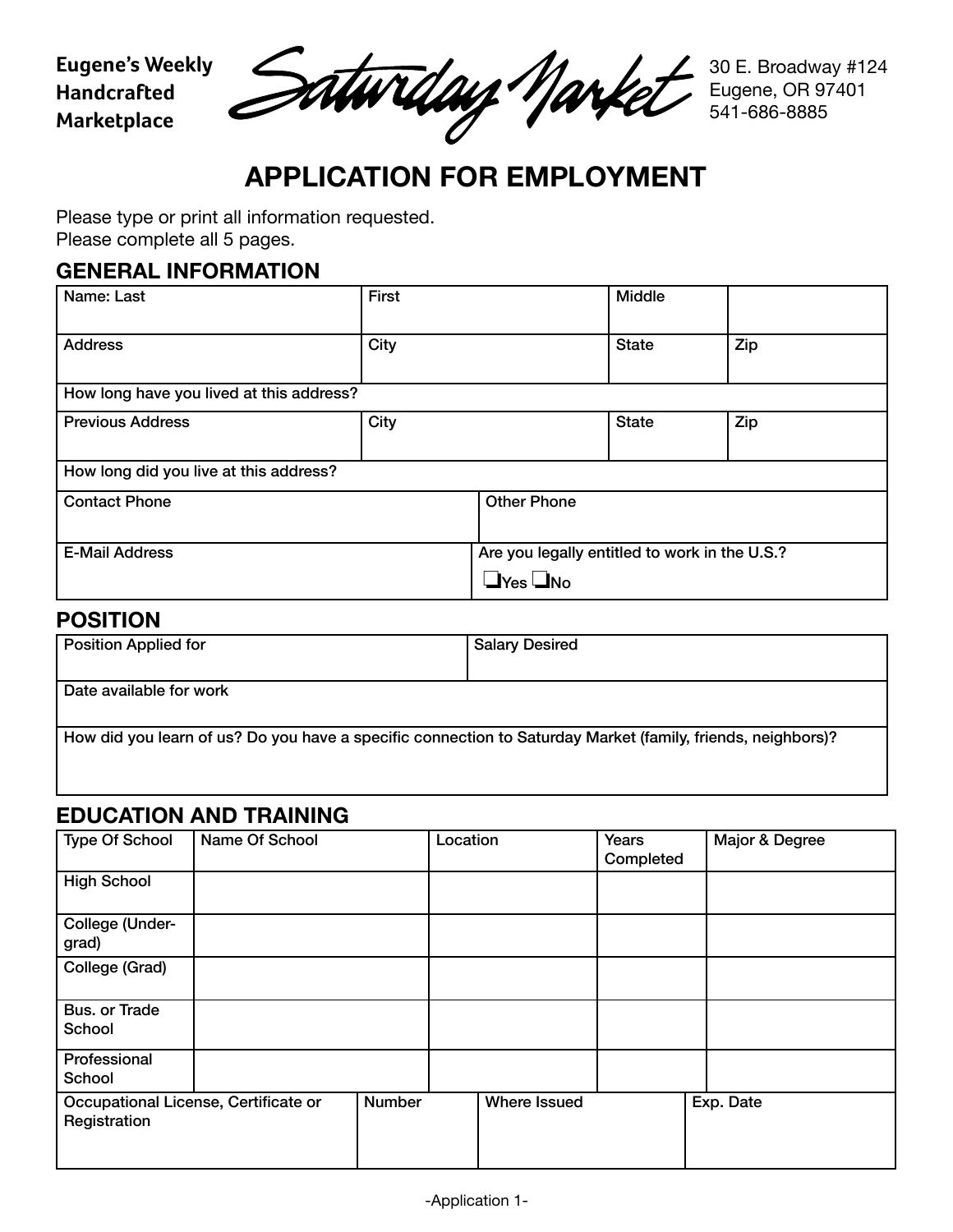# **VETERAN INFORMATION (MOST RECENT)**

|  | <b>Branch of Service</b> |
|--|--------------------------|
|--|--------------------------|

Date of Entry Date of Discharge

# **SPECIAL SKILLS**

List pertinent skills that may apply to this position, such as computer software proficiency, accounting, etc

Is there anything you wish to avoid in a new job?

#### **WORK EXPERIENCE**

Please list your work experience for at least the past ten years beginning with your most recent job held. If you were self-employed, give firm name. You may include volunteer work. Attach additional sheets if necessary.

| Employer                         | <b>Telephone Number</b>              | From (Month/Year)      |
|----------------------------------|--------------------------------------|------------------------|
| <b>Address</b>                   |                                      |                        |
| Job title                        | Number of Employees Supervised       | To (Month/Year)        |
| <b>Specific Duties</b>           |                                      |                        |
|                                  |                                      | <b>Hours Per Week</b>  |
|                                  |                                      | <b>Starting Salary</b> |
|                                  |                                      | <b>Last Salary</b>     |
|                                  |                                      | Supervisor             |
| Reason for leaving (be specific) | May We Contact This Employer? Ves No |                        |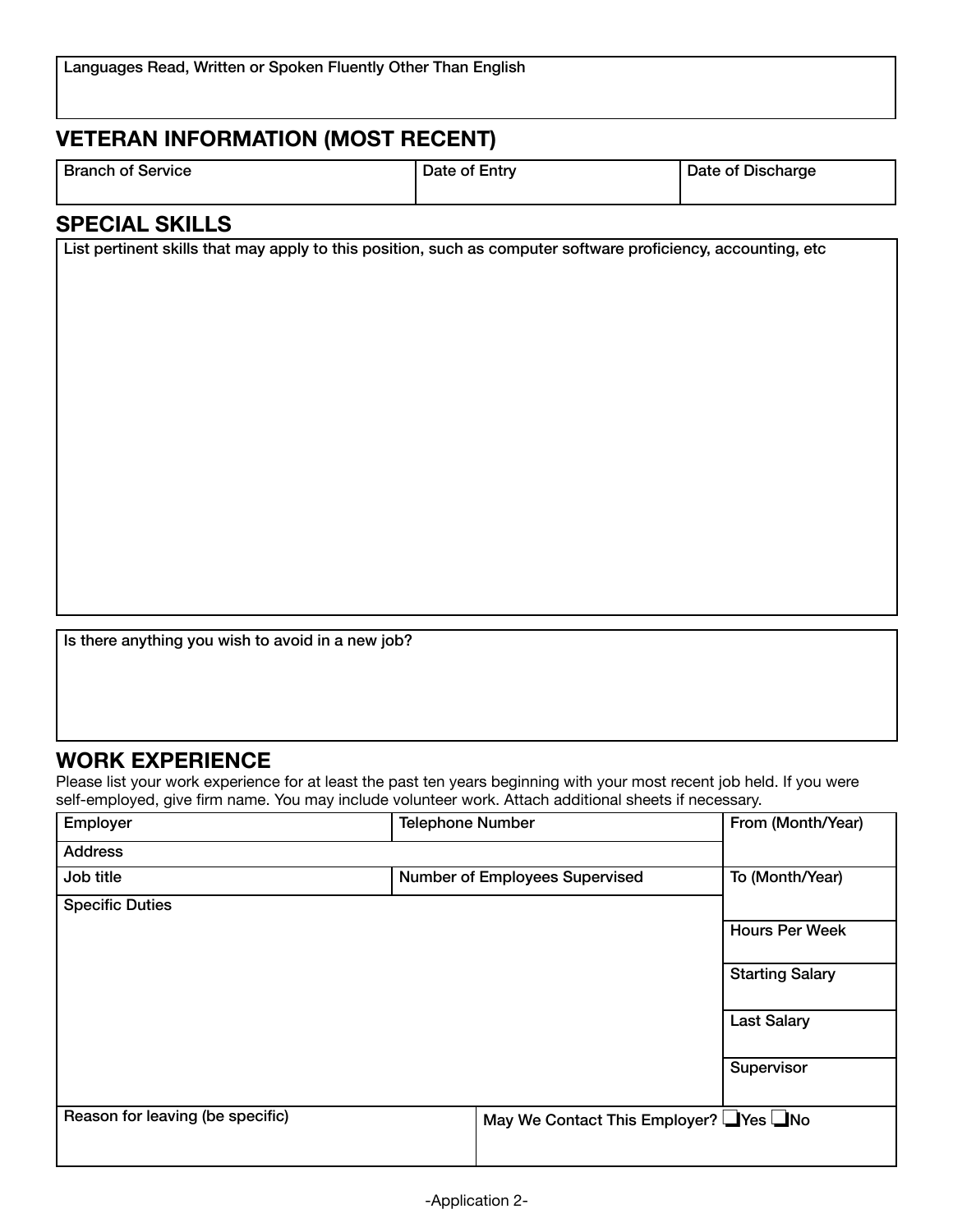| Employer                         | <b>Telephone Number</b> |                                       | From (Month/Year)      |
|----------------------------------|-------------------------|---------------------------------------|------------------------|
| <b>Address</b>                   |                         |                                       |                        |
| Job title                        |                         | Number of Employees Supervised        | To (Month/Year)        |
| <b>Specific Duties</b>           |                         |                                       |                        |
|                                  |                         |                                       | <b>Hours Per Week</b>  |
|                                  |                         |                                       | <b>Starting Salary</b> |
|                                  |                         |                                       | <b>Last Salary</b>     |
|                                  |                         |                                       | Supervisor             |
| Reason for leaving (be specific) |                         | May We Contact This Employer? Ves No  |                        |
| Employer                         | <b>Telephone Number</b> |                                       | From (Month/Year)      |
| <b>Address</b>                   |                         |                                       |                        |
| Job title                        |                         | Number of Employees Supervised        | To (Month/Year)        |
| <b>Specific Duties</b>           |                         |                                       |                        |
|                                  |                         |                                       | <b>Hours Per Week</b>  |
|                                  |                         |                                       | <b>Starting Salary</b> |
|                                  |                         |                                       | <b>Last Salary</b>     |
|                                  |                         |                                       | Supervisor             |
| Reason for leaving (be specific) |                         | May We Contact This Employer? Ves INo |                        |
| Employer                         | <b>Telephone Number</b> |                                       | From (Month/Year)      |
| <b>Address</b>                   |                         |                                       |                        |
| Job title                        |                         | Number of Employees Supervised        | To (Month/Year)        |
| <b>Specific Duties</b>           |                         |                                       |                        |
|                                  |                         |                                       | <b>Hours Per Week</b>  |
|                                  |                         |                                       | <b>Starting Salary</b> |
|                                  |                         |                                       | <b>Last Salary</b>     |
|                                  |                         |                                       | Supervisor             |
| Reason for leaving (be specific) |                         | May We Contact This Employer? Ves No  |                        |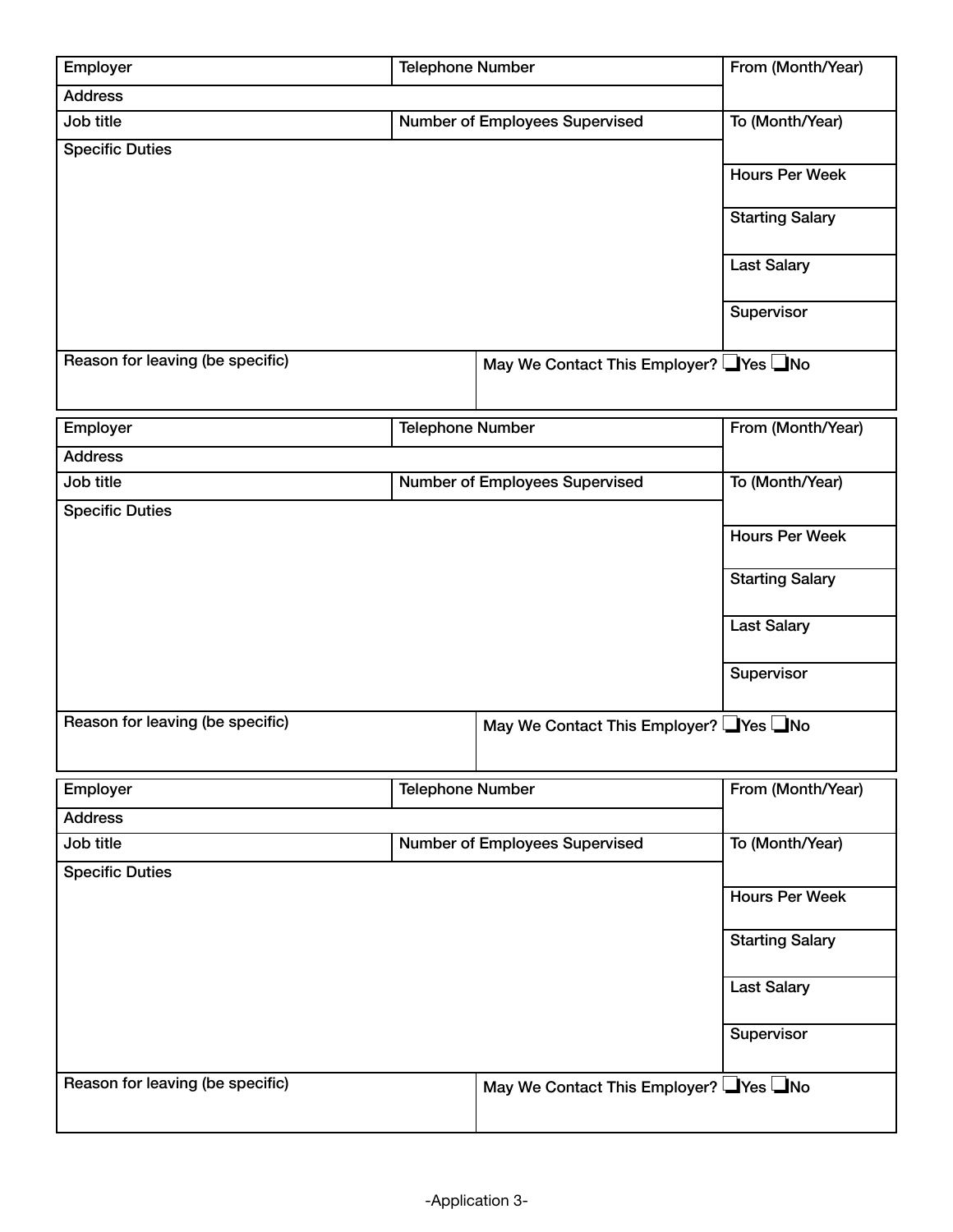| Have you ever been convicted of a felony? $\Box$ Yes $\Box$ No |  |
|----------------------------------------------------------------|--|
|----------------------------------------------------------------|--|

If yes, please explain:\_\_\_\_\_\_\_\_\_\_\_\_\_\_\_\_\_\_\_\_\_\_\_\_\_\_\_\_\_\_\_\_\_\_\_\_\_\_\_\_\_\_\_\_\_\_\_\_\_\_\_\_\_\_\_\_\_\_\_\_\_\_\_\_\_\_\_\_\_\_\_\_\_\_\_\_\_\_\_\_\_\_\_

Have you ever been terminated or asked to resign from any job? ■Yes ■No

If yes, please explain:\_\_\_\_\_\_\_\_\_\_\_\_\_\_\_\_\_\_\_\_\_\_\_\_\_\_\_\_\_\_\_\_\_\_\_\_\_\_\_\_\_\_\_\_\_\_\_\_\_\_\_\_\_\_\_\_\_\_\_\_\_\_\_\_\_\_\_\_\_\_\_\_\_\_\_\_\_\_\_\_\_\_\_

#### **REFERENCES**

**Please list three references other than relatives.**

| <b>Name</b>    |
|----------------|
| Position       |
| Company        |
| <b>Address</b> |
| Telephone      |
| E-Mail         |
| Name           |
| Position       |
| Company        |
| <b>Address</b> |
| Telephone      |
| E-Mail         |
| <b>Name</b>    |
| Position       |
| Company        |
| <b>Address</b> |
| Telephone      |
| E-Mail         |